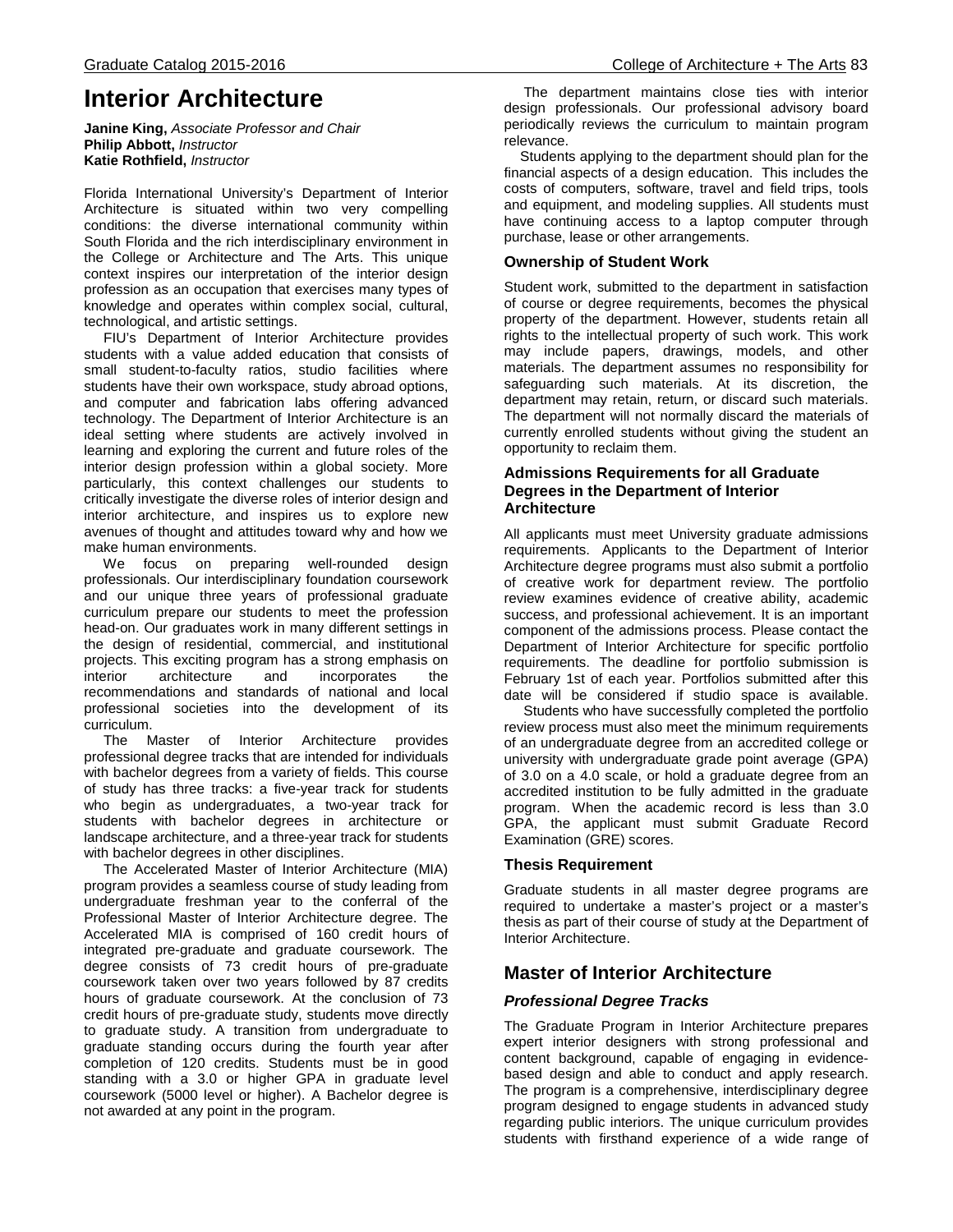interior design issues in specialized areas of study such as hospitality design, healthcare facility design, and workplace design.

 The Master of Interior Architecture provides professional degree tracks that are intended for individuals with bachelor degrees from other fields. This course of study has two tracks: a two-year track for students with bachelor degrees in architecture or landscape architecture, and a three-year track for students with bachelors degrees in other disciplines. Both of these tracks begin Summer Semester.

### **THREE YEAR TRACK – 90 Credits**

A professional degree for students with a Bachelor of Arts or a Bachelor of Science, or equivalent, from an accredited institution. Leveling courses may be required for students without a design background. These are in addition to degree requirements.

#### **Summer Leveling**

| <b>IND 5319</b><br><b>IND 5475</b><br><b>IND 5285</b>                                             | Visual Notation for Interior Design<br><b>Computer Applications in Design</b><br>Design Foundations                                        | 3<br>3<br>3                   |
|---------------------------------------------------------------------------------------------------|--------------------------------------------------------------------------------------------------------------------------------------------|-------------------------------|
| <b>Summer Semester</b><br><b>IND 5325</b>                                                         | Color Theory and Application for the<br><b>Built Environment</b>                                                                           | 3                             |
| <b>Fall Semester</b><br><b>IND 6255</b><br><b>IND 5477</b><br><b>IND 5486</b><br><b>IND 6616C</b> | Graduate Design 1<br>Computer Applications in Design II<br>Materials for Interior Design<br>Interior Architecture Theory I                 | 6<br>3<br>3<br>3              |
| <b>Spring Semester</b><br>IND 6256<br><b>IND 5438</b><br><b>IND 5645</b><br><b>IND 5645L</b>      | Graduate Design 2<br>Lighting Design<br><b>Structures 1</b><br>Structures 1 Lab                                                            | 6<br>3<br>1<br>$\overline{c}$ |
| <b>Summer Semester</b><br><b>IND 5427</b><br><b>IND 5629</b><br><b>IND 5138</b>                   | Construction Documents in Interior<br>Architecture<br>Computer Applications in Design III<br>History of Modern Interior Design<br>(online) | 3<br>3<br>3                   |
| <b>Fall Semester</b><br><b>IND 6257C</b><br><b>IND 5485</b><br><b>IND 5615</b>                    | Graduate Design 3<br><b>Advanced Construction Documents in</b><br>Interior Architecture<br><b>Building Systems for Interior Designers</b>  | 6<br>3<br>3                   |
| <b>Spring Semester</b><br><b>IND 6258C</b><br><b>IND 5625</b><br><b>IND 5937</b>                  | Graduate Design 4<br>Interior Architecture Theory II (online)<br><b>Special Topics</b>                                                     | 6<br>3<br>3                   |
| <b>Fall Semester</b><br><b>IND 6259C</b><br><b>IND 5626</b><br><b>IND 6639</b>                    | Graduate Design 5<br><b>Project Programming</b><br><b>Research Methods</b>                                                                 | 6<br>3<br>3                   |
| <b>Spring Semester</b><br><b>IND 6970</b><br>Directed Elective (Internship)<br><b>IND 5508</b>    | Master's Project<br>Directed Elective (graduate seminar)<br><b>Professional Office Practice</b>                                            | 6<br>3<br>3<br>3              |

#### **TWO YEAR TRACK – 63 Credits**

A professional degree for students with a Bachelor of Arts or a Bachelor of Science, or equivalent, in Architecture or Landscape Architecture from an accredited institution.

#### **Summer Semester**

| IND 5325                                                   | Color Theory and Application for the<br><b>Built Environment</b>                       | 3           |
|------------------------------------------------------------|----------------------------------------------------------------------------------------|-------------|
| IND 5629                                                   | Computer Applications in Design III                                                    | 3           |
| Fall Semester<br><b>IND 6257C</b>                          | Graduate Design 3                                                                      | 6           |
| <b>IND 5485</b>                                            | <b>Advanced Construction Documents in</b><br><b>Interior Architecture</b>              | 3           |
| IND 5486                                                   | <b>Materials for Interiors</b>                                                         | 3           |
| <b>IND 6616C</b>                                           | Interior Architecture Theory I                                                         | 3           |
| <b>Spring Semester</b>                                     |                                                                                        |             |
| <b>IND 6258C</b><br>IND 5625<br>IND 5937                   | Graduate Design 4<br>Interior Architecture Theory II (online)<br><b>Special Topics</b> | 6<br>3<br>3 |
| Summer Semester<br>IND 5138<br>Directed Elective           | History of Modern Interiors (online)                                                   | 3<br>3      |
| Fall Semester<br>IND 6259C<br>IND 5626<br>IND 6639         | Graduate Design 5<br><b>Project Programming</b><br><b>Research Methods</b>             | 6<br>3<br>3 |
| Spring Semester<br>IND 6970<br>IND 5438<br><b>IND 5508</b> | Master's Project<br>Lighting Design<br><b>Professional Office Practice</b>             | 6<br>3<br>3 |
|                                                            |                                                                                        |             |

## **Master of Arts in Interior Architecture**

#### *Post-Professional Degree*

Individuals with an undergraduate degree in Interior Design or Interior Architecture from an accredited professional program are eligible for admission to the program provided University requirements are met. This 36 credit hour degree prepares students who wish to conduct research, teach and undertake advanced studies in Interior Design. One year of full-time study in residency is normally required. However, a part-time study option is available subject to the review and approval of the Program. Satisfactory completion of 36 credits in the following course of study is required.

| <b>First Year (Summer Semester)</b> |                                   |               |
|-------------------------------------|-----------------------------------|---------------|
| IND 5937                            | <b>Special Topics</b>             | 3             |
| IND 6639                            | <b>Research Methods</b>           | $\frac{3}{3}$ |
| <b>Directed Elective</b>            |                                   |               |
| First Year (Fall Semester)          |                                   |               |
| STA 6166                            | Statistical Methods in Research 1 |               |
| IND 6979                            | <b>Thesis Research</b>            | $\frac{3}{3}$ |
| <b>IND 6910</b>                     | Graduate Seminar                  |               |
| <b>First Year (Spring Semester)</b> |                                   |               |
|                                     |                                   |               |
| IND 6906                            | Independent Study                 | 1-3           |
| Directed Elective                   |                                   |               |
| IND 6973                            | Thesis Seminar                    | $\frac{3}{3}$ |
|                                     | Second Year (Summer Semester)     |               |
| <b>IND 6970</b>                     | Master's Project                  | 6             |
|                                     | or                                |               |
| <b>IND 6971</b>                     | Master's Thesis                   | 6             |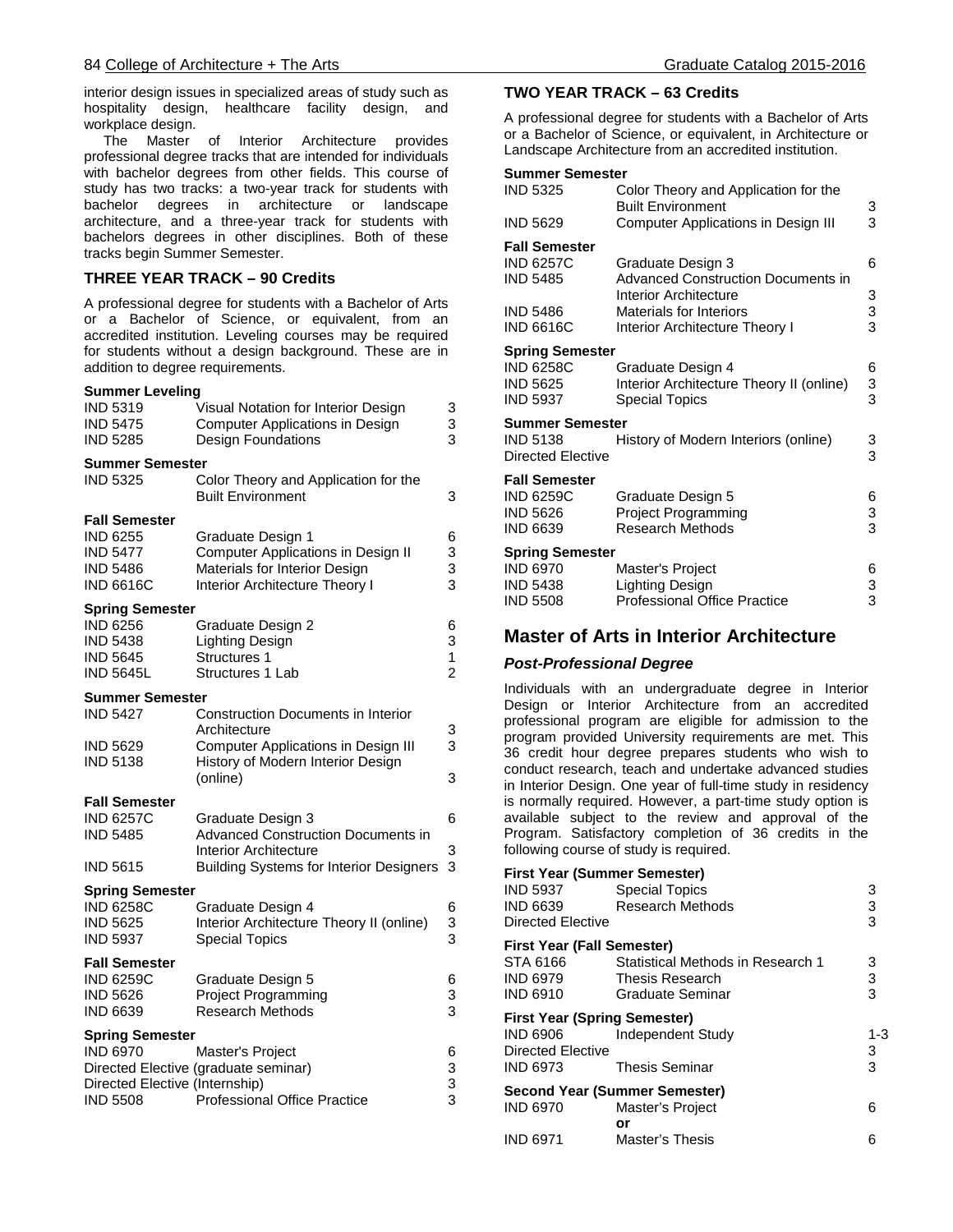Directed Elective 3

## **Certificate in Cruise Ship and Super Yacht Design**

The Interior Architecture Department has assembled a team of professionals and educators to offer a unique curriculum that will prepare designers for the specific issues associated with designing cruise ship and yacht interiors. The certificate program is offered to students who are enrolled in the FIU's Master of Interior Architecture program and involves international workshops with designers from overseas venues. Enrollment in the certificate program offers FIU students the opportunity to form specialized knowledge in this area of design prior to graduation with their Master of Interior Architecture degree.

 Entrance into the program is limited to students entering their fourth year of the MIA curriculum who have earned a 3.0 or better grade point average in the graduate program. All applicants should access the appropriate application through the University Graduate School website, at: **<http://gradschool.fiu.edu/admissions.html>**. The application is in paper form and must be completed by the student to Graduate Admissions in PC 230. At the conclusion of the certificate program, students will be issued a Certificate of Cruise Ship and Super Yacht Design from Florida International University. This certificate program is open to degree-seeking students only.

#### **Program Requirements**

The certificate program consists of 15 credit hours of courses currently embedded within the existing Master of Interior Design curriculum: two specialized sixteen-week studio courses; plus an industry specific internship course coordinated through FIU's interior design program.

| <b>IND 6257C</b> | Graduate Design 3                         | 6 |
|------------------|-------------------------------------------|---|
| <b>IND 6258C</b> | Graduate Design 4                         |   |
| <b>IND 5948</b>  | Interior Architecture Graduate Internship |   |
|                  | (Industry specific)                       |   |

## **Certificate in Furniture Design**

The Certificate in Furniture Design offers students the ability to explore, design, and create furniture for commercial and residential purposes. This program serves FIU students who wish to extend their design education into this area of specialized study. Focused on creative design process and on bringing products to market, the four courses in this certificate develop students' skills, knowledge, and critical thinking about the design, making, and marketing of furniture products for industry, retail, and gallery markets. This certificate program is open to degree-seeking students only.

 Entrance into the program is limited to students enrolled at FIU who have earned a 3.0 or better grade point average. All applicants should access the appropriate application through the University Graduate School website. The application is in paper form and must be completed by the student to Graduate Admissions in PC 230. At the conclusion of the certificate program, students will be issued a Certificate in Furniture Design from Florida International University.

#### **Program Requirements**

#### **Studio Courses**

| <b>IND 5445C</b>            | Introduction to Furniture Design           | 3 |  |
|-----------------------------|--------------------------------------------|---|--|
| <b>IND 5447C</b>            | <b>Advanced Furniture Design</b>           |   |  |
| <b>Subject Area Courses</b> |                                            |   |  |
| <b>IND 5164</b>             | History of 21st Century Furniture Design 3 |   |  |
| <b>IND 5446</b>             | Professional Practice and                  |   |  |
|                             | Entrepreneurship in Furniture Design       | 3 |  |

#### **Course Descriptions Definition of Prefixes**

IND-Interior Design

F-Fall semester offering; S-Spring semester offering; SS-Summer semester offering.

**IND 5029 Art in Public Interiors (3).** Examination of the creative place making and the integration of artwork into the interior architecture of public places.

**IND 5137 History of Design from the Renaissance to XIX Century (3).** Survey of the architectural, interior and landscape design from the Renaissance to the XIX century, including western and non-western traditions.

**IND 5138 History of Modern Interiors (3).** An analysis of the history of architectural interiors, furniture and decorative arts from the Neo-Classical period to the present time.

**IND 5164 History of 21st Century Furniture Design (3).** Students will research and analyze the social, political, technical economic and theoretical forces that contribute to new movements in late  $20<sup>th</sup>$  century and early  $21<sup>st</sup>$ century furniture design.

**IND 5235 Formative Studio 1 (6).** Introduction to concept development, spatial expression, and representational techniques in architecture.

**IND 5285 Design Foundations (3).** The course is a rigorous introduction to design fundamentals. It builds a design language through lectures, practical exercises, exploring techniques, materials, skills, making and critical thinking. Prerequisite: Program approval.

**IND 5319 Visual Notation for Interior Design (3).** Course will develop drawing skills in multiple media, actively engaging in projects of drawing as a medium of investigation, documentation, memory, observation and presentation for interior design. Prerequisite: Program approval.

**IND 5325 Color Theory and Application for the Built Environment (3).** Use of color in the built environment including principal color systems, methods of color harmony, effects of visual phenomena, and various psychological, cultural and historical implications.

**IND 5418 Design at Sea (3).** Study of Interior Architecture of Cruise Vessels. Students learn spatial material and regulatory issues associated with marine design.

**IND 5427 Construction Documents in Interior Architecture (3).** Conceptual framework for design of building assemblies, understanding of construction technologies and properties of interior building materials. Construction drawings and specifications are produced. Prerequisite: Graduate standing.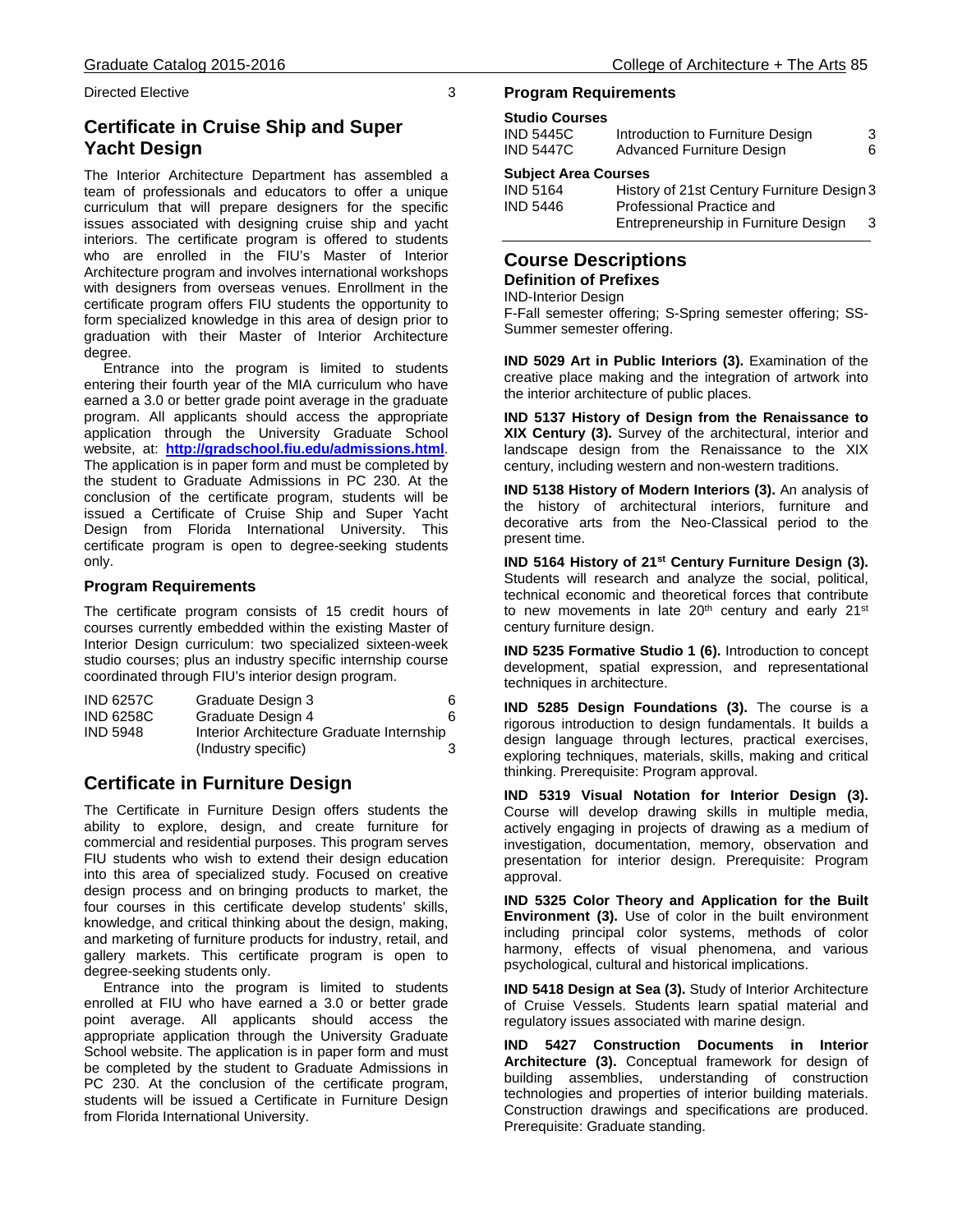**IND 5428 Materials and Methods (3).** Research and analysis of building materials and methods. Properties of materials and performance in a variety of light building, interior and environmental assemblies are investigated.

**IND 5438 Lighting Design (3).** Exploration of theories and applications of lighting design. Emphasis on studying research about interactions between light, people and articulation of interior space.

**IND 5445C Furniture Design (3).** Providing a general overview of furniture design process, this design/build studio course teaches students about ergonomics, scale, space, structure and materiality related to furniture design.

**IND 5446 Professional Practice and Entrepreneurship in Furniture Design (3).** Learn about industry standards and entrepreneurial strategies that successful designers and furniture companies use when bringing new designs to different markets.

**IND 5447C Advanced Furniture Design (6).** Research, analyze and design furniture using wood, metals and plastics. Instruction will include advanced technical skills and emphasis on qualitative and conceptual aspects of design.

**IND 5475 Computer Applications in Design (3).** Study of computer software packages applicable to the architecture office environment, with particular emphasis on CAD software, graphics packages and desktop publishing.

**IND 5477 Computer Applications in Design II (3).** Intermediate study of computer software applicable to the architecture and interior design office environment, with particular emphasis of CADD software, graphics packages and desktop publishing.

**IND 5485 Advanced Construction Documents in Interior Architecture (3).** Experimental approach to new materials and methods applicable to the field of construction. Field and laboratory exercises in the evaluation of technical support assemblies for buildings.

**IND 5486 Materials for Interiors (3).** Analysis and research of critical issues affecting selection and application of interior finish materials.

**IND 5508 Professional Practice (3).** Advanced study office administration, contract negotiation, fee structure, professional ethics, client and public relations. Investigations and analysis of business organizations and project management. Prerequisite: Program approval.

**IND 5615 Building Systems for Interiors (3).** Study of building environmental systems and building performance issues that impact the design of building interiors and affect the health, safety, welfare, and performance of building occupants. Prerequisite: IND 5628.

**IND 5625 Interior Architecture Theory II (3).** Overview of the environmental parameters, morphological concepts and ideological principles that generate form and meaning in interior design, architecture, and landscape architecture.

**IND 5626 Project Programming (3).** Students perform pre-design research and analysis aimed at programming the design of a specific facility. Students ultimately prepare a program of requirements for their master's project. Prerequisites: IND 5937, IND 6639. Corequisite: IND 6259C.

**IND 5628 Sustainable Practices in Interior Architecture (3).** Analysis and application of theoretical, practical, and professional issues involved in designing sustainable interior environments.

**IND 5629 Computer Applications in Design III (3).** Students learn advanced techniques in digital design through using 3 dimensional modeling and rendering software within the design process.

**IND 5645 Structures 1 (1).** Through the study of statics and strength of materials this introductory course provides a scientific basis for analysis of how various structural systems work and withstand loading. Prerequisites: PHY 2053 and MAC 2233 or MAC 1114 or MAC 1147.

**IND 5645L Structures 1 Lab (2).** The lab sessions will supplement lectures through additional practice and hands-on problems that are designed to enhance the application of structural concepts. Prerequisites: PHY 2053 and MAC 2233 or MAC 1114 or MAC 1147. Corequisite: IND 5645.

**IND 5937 Special Topics (3).** Examination of the conceptual framework supporting the theory, and research applications in specialized area of interior design. Prerequisite: Program approval.

**IND 5938 Cejas Eminent Scholar Seminar (1-3).** This is a seminar/workshop course taught by distinguished educators, scholars, and designers. Lectures, critical readings, and discussions of thematic topics make up the methodology of the course.

**IND 5948 Interior Architecture Graduate Internship (3).** Advanced issues in professional practice learned through work experience with design professionals.

**IND 5950 Interior Architecture Travel, Culture, and Design (3).** Study of Interior Architecture through travel. Adopting a global view, students learn to weigh design decisions within the parameters of ecological, socioeconomic, and cultural contexts.

**IND 6255 Graduate Design 1 (6).** Exploration of highly articulated projects utilizing innovative research methods to strengthen and clarify design concepts taken to a detailed resolution. Corequisite: IND 5427.

**IND 6256 Graduate Design 2 (6).** Advanced design topics explored. Focus on student specialization interest. Emphasis on integration of design process from conceptual formulation and programming to design development and reflection. Prerequisite: IND 6255.

**IND 6257C Graduate Design 3 (6).** Advanced content with focus on developing and applying of design criteria to create highly articulated interior environments for work, retail, and recreation. Prerequisite: IND 6256. Corequisite: IND 5485.

**IND 6258C Graduate Design 4 (6).** Focus on developing a global approach to designing with awareness and respect for cultural and social differences, and the implications of conducting the practice of design within a world market. Prerequisite: IND 6257C.

**IND 6259C Graduate Design 5 (6).** Complex issues associated with the design of institutional environments are used to explore issues of environment and behavior, universal design, plus issues of health, safety, and welfare. Prerequisite: IND 6258C. Corequisite: IND 5626.